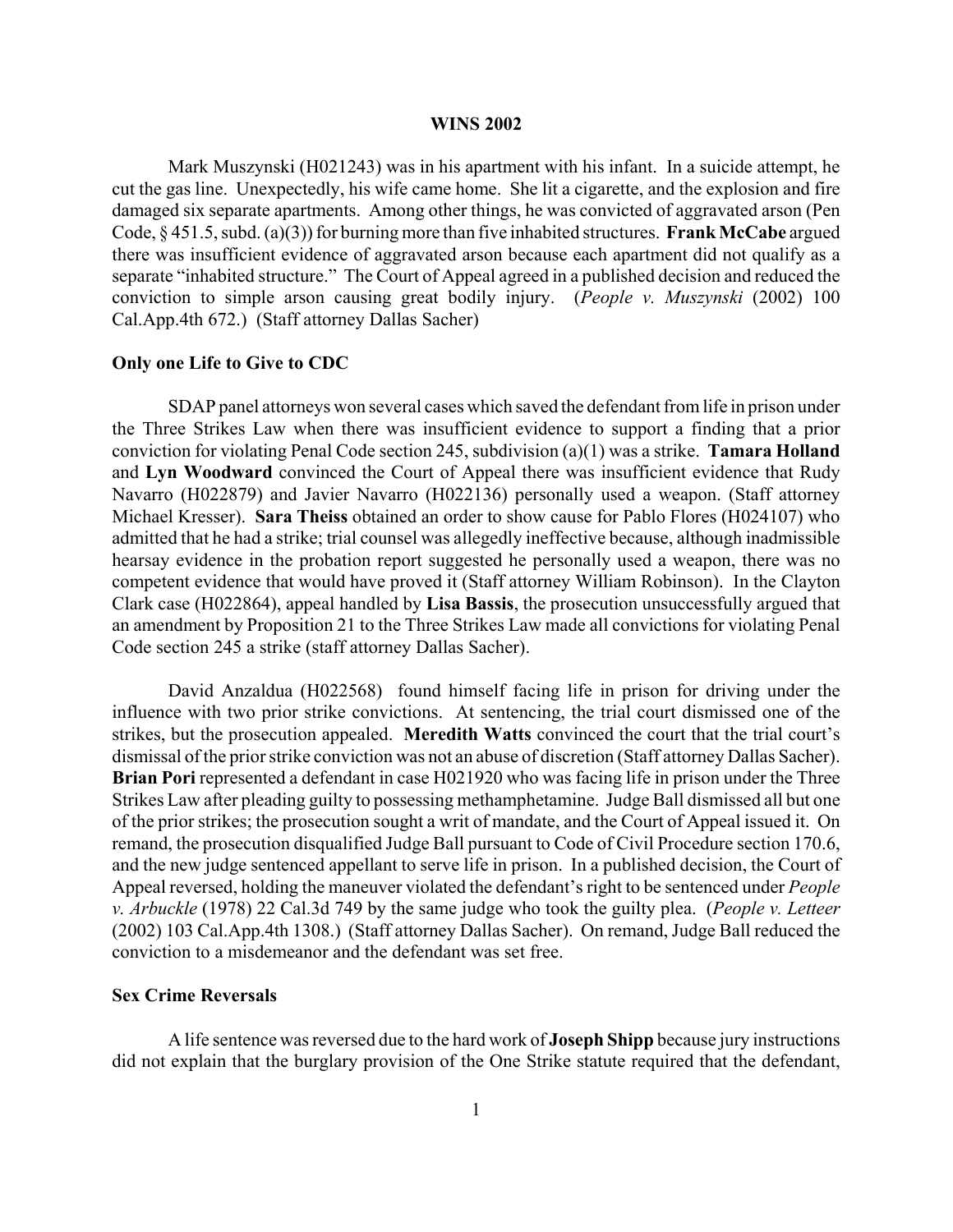Michael Miller (H022349), intend sex crimes when he entered a residence (Staff attorney Paul Couenhoven). A One Strike sentence of 25 years to life was reduced to 15 years to life for Samuel Ortega (H023370). The sex crime, occurring before 1997, was enhanced to a life term due to a finding that he used a knife and he kidnapped the victim. **Charles Bonneau** showed there was insufficient evidence of a kidnapping under the law that existed at the time of the offense. The victim was dragged 35 to 40 feet, which under *People v. Caudillo* (1978) 21 Cal.3d 562 was insufficient to meet the requirement that the victim be asported a significant distance. (Staff attorney Paul Couenhoven)

Robert Williams was convicted for violating Penal Code section 269 due to conduct from 1991 to 1996. **Richard Rubin** obtained a reversal on ex post facto grounds because section 269 was not enacted until 1994 and it was not clear from the evidence that Williams was convicted for conduct after 1994 (H021407, staff attorney Lori Quick).

A couple of cases concerned convictions for both Penal Code sections 288 and 288.5. A defendant can be convicted of one or the other, but not both for the same period. Thus, **Alex Green** was able to have Robert Guzman's (H022627) six convictions of lewd conduct dismissed (Staff attorney Vicki Firstman). Atik Pathan's case (H022600) was remanded for the trial court to determine which charges to dismiss; the appellate attorney was **Jan Stiglitz** (Staff attorney William Robinson).

# **Can't Punish him for That**

**Don Tickle** successfully argued that section 654 required staying the punishment for false imprisonment when defendant Jakim Davis (H022223) was convicted of rape and false imprisonment of two females on separate occasions; the false imprisonment was part of the same objective as the rapes (Staff attorney William Robinson).

Similarly, Troy Avilla (H023479) pled guilty to possession of ammunition by a felon and possession of a destructive device. There was no agreed upon sentence. Staff attorney **Lori Quick** contended the two counts were based on the same objective and one should be stayed pursuant to Penal Code section 654. The Court of Appeal found there was no waiver of the issue, despite the holding in *People v. Hester* (2000) 22 Cal.4th 290, 295, because there was no plea bargain for a specified sentence. The Court held there was no evidence of a separate objective and the two counts should have been stayed. Appellant further claimed that counsel was ineffective for not demanding the court state its reasons for imposing the upper term and for imposing a consecutive term for possession of methamphetamine. The Court of Appeal agreed, stating there were two interrelated factors in aggravation and that it was reasonably probable the trial court would not have been able to justify both an upper term and a consecutive term if properly challenged.

Ubaldo Munoz (H025311) was convicted of felony drunk driving with three convictions within seven years of the current offense. He had two prior convictions within seven years before the current offense and another conviction within seven years after the current offense, about eight years after the first prior conviction. A conviction after the current offense may count as a "prior"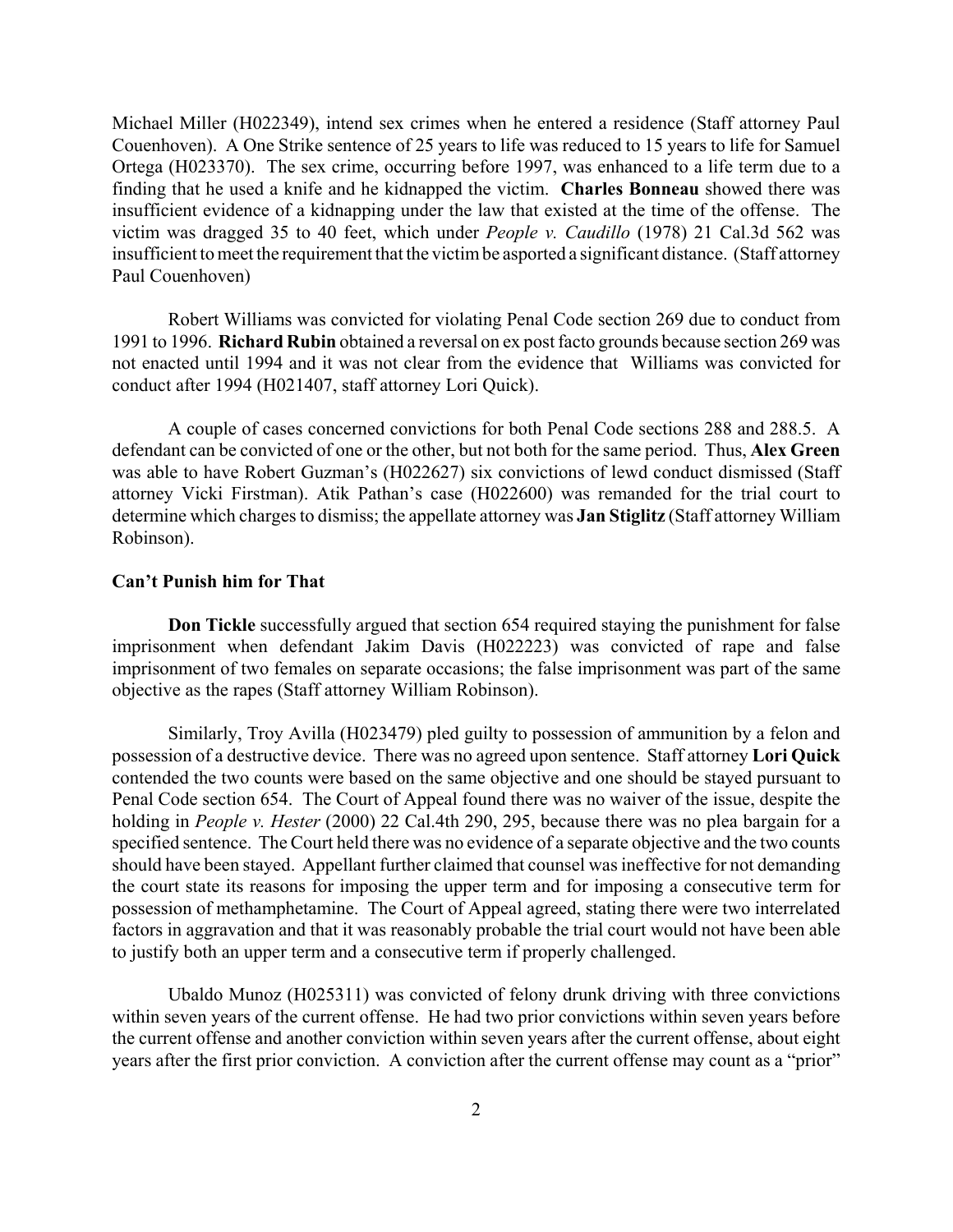DUI conviction. **Carl Gonser** argued, however, that the three convictions and the current offense all must occur within a seven year period. In a published opinion, the Court of Appeal agreed. (*People v. Munoz* (2002) 102 Cal.App.4th 12.) (Staff attorney Jonathan Grossman)

#### **Not Enough Sexual Conduct**

There was insufficient evidence of a sex crime in an appeal handled by **Demarris Evans**. The juvenile court found true that Andrew R. (H023322) committed a sexual battery, among other things. Appellant and the victim had been boyfriend and girlfriend. During a school field trip to a park, appellant followed his friend into the women's bathroom and insisted that she kiss him. He pushed her into a stall and blocked her escape. He reached for her waist to pull her toward him. In reaching for her, he accidently touched her breast over her clothing. The Court of Appeal held this was insufficient evidence to sustain a finding of sexual battery. First, it was undisputed he touched her breast by accident; sexual battery is a specific intent crime. Second, sexual battery requires skinto-skin contact, but this was contact over clothing. (Staff attorney Paul Couenhoven)

There was insufficient evidence of indecent exposure in the case of Daniel Johnson (H022447), handled by **Andrew Cappelli**. Defendant wore nothing but a thong and exposed most of his buttocks. He was convicted of indecent exposure which, because of priors, was a felony. The Court of Appeal held there was insufficient evidence because he had not exposed his penis (Staff attorney Jonathan Grossman).

Then there is the case of making the same mistake twice. John Parker (H022196) was convicted of rape and committing lewd conduct with a child. The court admitted evidence of prior sexual offenses and instructed the jury pursuant to the pre-1999 version of CALJIC No. 2.50.01, which was later revised after the decision in *People v. Falsetta* (1999) 21 Cal.4th 903, 923-924. The Court of Appeal found the instruction inadequate and reversed the conviction. Upon remand, Parker was tried again and convicted. **Sharon Fleming** noticed that the same evidence was admitted and the court gave the same jury instruction The Court of Appeal reversed again. Further, the trial court erred in excluding expert testimony that the defendant did not fit the profile of a child molester (see *People v. Stoll* (1989) 49 Cal.3d 1136). (Staff attorney Dallas Sacher).

Nine years ago, Kurton Cooper (H022959) pled guilty to statutory rape. When he was 18 years old, he dated a girl. At first, she said she was 19 years old, then she said she was 18 years old, then she said she was 17 years old. In fact, she was 12. When he learned she had gonorrhea, he slapped her. She later alleged he forced her to have sex; he said it was consensual and he believed she was at least 17 years old. The probation officer wrote in the presentence report that the girl's allegation of forcible sex lacked credibility. Appellant was placed on probation. He successfully completed the conditions of probation, obtained a bachelor's degree in psychology, was married with three children, was a deacon studying to be a minister, expected to obtain a master's degree in theology, and sought to become a teacher. He moved to reduce the conviction to a misdemeanor. The prosecution opposed the motion on the grounds the girl was 12 years old and the case involved violence. The judge, not the one who sentenced appellant, denied the motion. **Allen Schwartz** convinced the Court of Appeal to reverse on the ground the superior court relied on an erroneous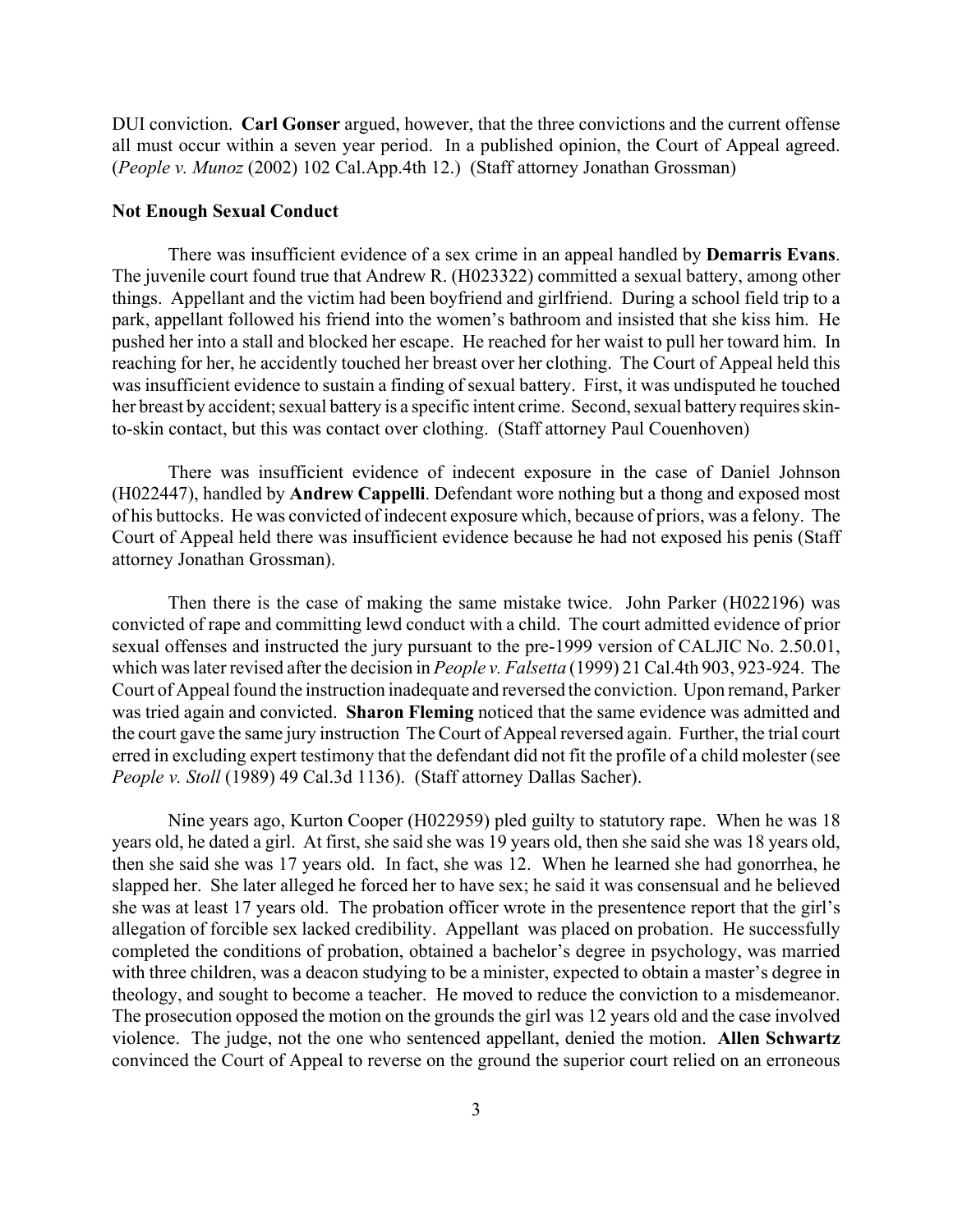factual assumption, and failed to take into account appellant's rehabilitation (Staff attorney Paul Couenhoven).

# **Not Enough Proof**

Darryl Allen was convicted of threatening a witness for having providing assistance to law enforcement. (Pen. Code, § 140.) As **Edward Mahler** pointed out, the witness was threatened, but before she provided any assistance to law enforcement, as required by the statute. Thus, the conviction on this count was reversed because of insufficient evidence. (Staff attorney William Robinson)

**R. Charles Johnson** convinced the Court of Appeal that there was insufficient evidence of Jeffrey Harper (H023108) personally inflicting great bodily injury under a group beating theory. True, the defendant held the victim as his confederates hit the victim in the head with a rock. Then they took the victim to an ATM to take his money. After that, the defendant held the victim so that others could beat him again. The Court of Appeal held that holding the victim for others to beat him does not qualify for personally inflicting great bodily injury (Staff attorney Jonathan Grossman).

An order to show cause was issued in a case handled by **James Duffy**. The juvenile court sustained a juvenile petition alleging Rene O. (H023439) committed battery, resisted arrest, and trespassed on school grounds, all with gang enhancements. The gang expert testified at trial that appellant belongs to a Norteno gang and the gang qualifies as an illegal street gang. To prove the group participated in "a pattern criminal behavior," the gang expert relied on hearsay information without objection. The Court of Appeal issued an order to show cause on a habeas petition alleging ineffective assistance of counsel. Although hearsay evidence can form the basis of the expert's opinion, admissible evidence must still be introduced to prove the enhancement. (Staff attorney Dallas Sacher)

Staff attorney **Paul Couenhoven** obtained an order to show cause for Pedro Garcia (H023535) who pled no contest to various charges and admitted he possessed more than 44 pounds of methamphetamine. His exposure was 25 years 8 months. Under the plea bargain, he agreed to a sentence of no less than 21 years and there were no promises that a federal prosecution would be dismissed. In a habeas petition, he alleged his counsel was ineffective to stipulating to the 15 year enhancement that he possessed at least 44 pounds of meth; the police reports only mentioned 6 pounds. The Court of Appeal agreed there appeared to be no basis for admitting the 44 pound enhancement.

In a habeas corpus petition filed in a dependency case by **Mary Williams**, a mother had two teenage children, Ross and Cody. (H023382) They were removed and reunification services were offered. Mother completed the case plan. The court had ordered visitation but permitted the children to veto visitation. Ross started visiting and eventually returned home. Cody continued to refuse to visit, and eventually the court adopted a plan of guardianship. Mother never objected; she explained her attorney told her the law permits the child to veto visitation. Trial counsel confirmed she understood this was the law and so advised the mother. The court granted a writ of habeas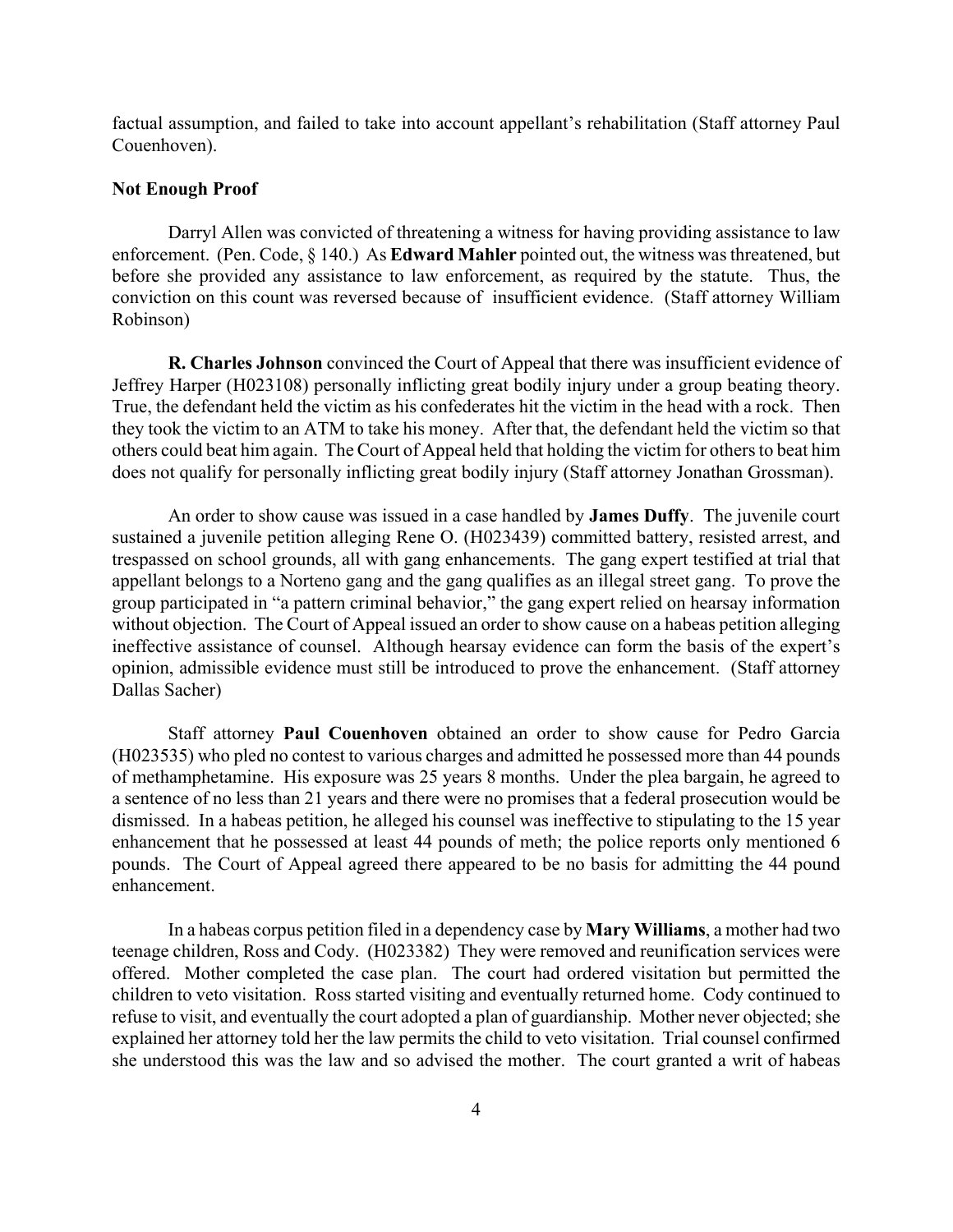corpus based on ineffective assistance of counsel and reversed all previous court orders. It directed the court to return Cody unless it finds detriment, and to consider offering reasonable services if he is not returned (Staff attorney Jonathan Grossman).

# **Can't Look There**

There were three search and seizure wins. In the case of Joaquin Moreno (H022952), the appellant lived in a motor home. As arranged with his employer, he parked his motor home at night within the premises of the business. The business was surrounded by a fence and a locked gate. Police received an anonymous tip that appellant was cooking methamphetamine at night on the premises. The officers observed one night the motor home on the property, surrounded by a fence and locked gate. The lights in the motor home were on, and the curtains were closed. Two vents on the roof were open. A hose from the business was connected to the motor home. A liquid was dripping from the motor home and forming a puddle on the ground. The officers did not observe any containers of chemicals, smell any chemicals, or see any fumes that would be associated with cooking methamphetamine. They climbed the fence and entered the property. **Elisa Brandes** navigated through a course of procedural pitfalls and obtained a reversal. First, appellant had standing as a tenant who lived on the property. Second, the officers were not entitled to climb the fence on the theory the land qualified as an "open field;" appellant had a reasonable expectation of privacy. Third, the officers lacked probable cause to enter the fenced property based on information from an anonymous informant with only non-incriminating "pedestrian" facts being corroborated (Staff attorney William Robinson).

In the case of Alfonso Cisneros (H022772), a police officer stopped her patrol car at an intersection one night when she heard a whistle. The only people around were two people in a car driving slowly through the intersection. The passenger window was down, and the passenger held his palms out. The officer thought they may have been requesting assistance. She turned, followed the two, and then activated her overhead lights. The two people in the car pulled into the driveway of a parking lot. Once the officer talked with the occupants, she smelled burnt marijuana. After searching the car, she found a gun, an illegal folding knife, and some marijuana. **Gloria Cohen** argued there was no evidence of illegal activity to justify a detention. The officer believed at one point that there was a request for help, based on hearing a whistle and the passenger holding his palms out. But the occupants in the car did not appear to seek assistance and this did not justify detaining them. There was no evidence of an exigent circumstance to justify stopping them. The Court of Appeal agreed and ruled the suppression motion should have been granted (Staff attorney Dallas Sacher).

**Tutti Hacking** obtained relief for Destiny Bosquez (H022563). The police were investigating a report of male suspects fighting and destroying property. Officers stopped two men. Two women walked toward the officers and the two detained men. Appellant, one of the women, was walking in circles and her eyes were droopy, indicating to the officer she might be under the influence or intoxicated. When the officer asked her some questions, she seemed confused or disoriented. Appellant wore baggie clothing, had a tattoo indicating allegiance to Nortenos, and wore a jersey which was worn by a particular gang. The officer was concerned she could be armed.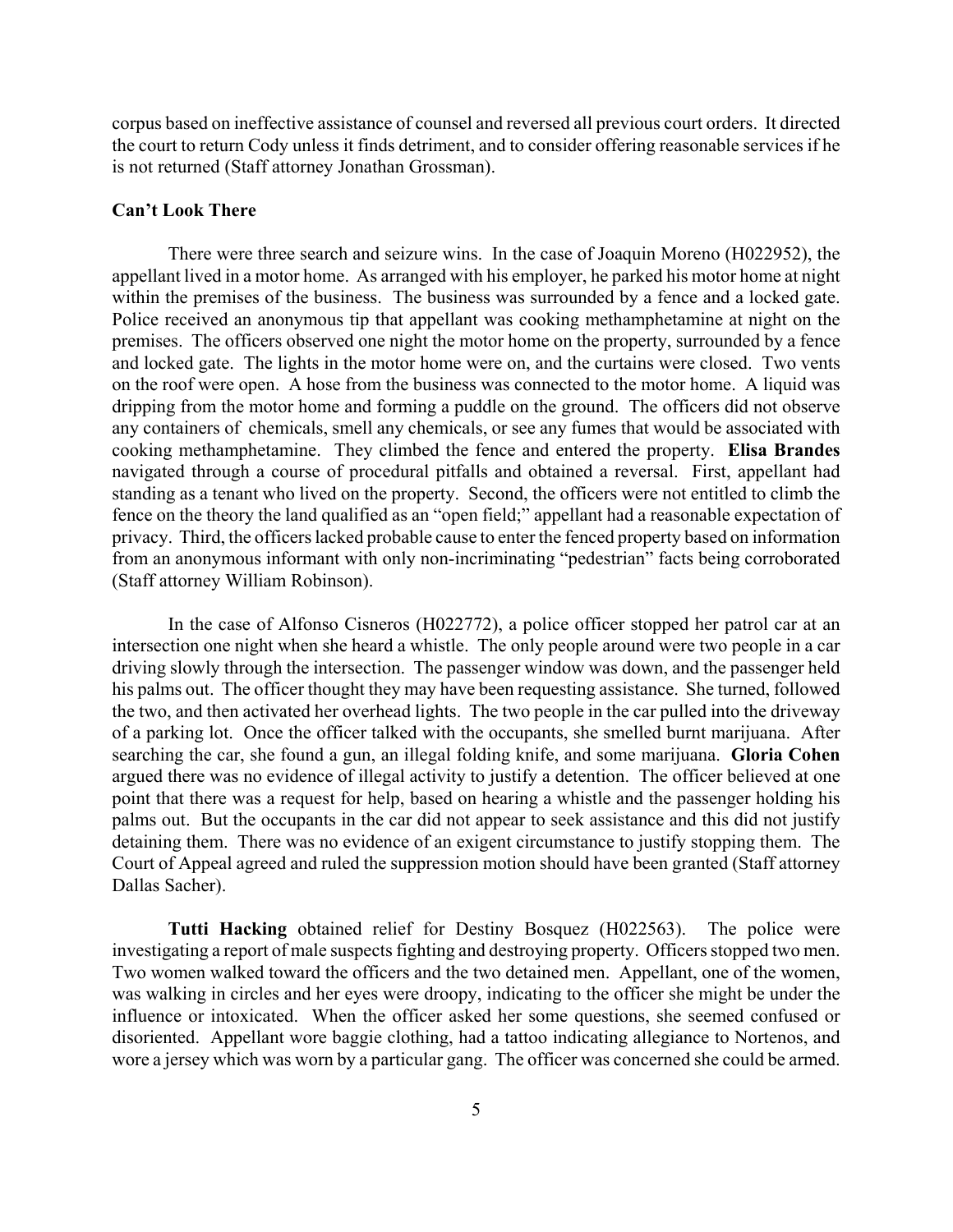The officer asked appellant if she were armed, and she said no. The officer asked if she minded if he checked, and she mumbled something he could not decipher. Her demeanor indicated she did not want to talk with the officer. Though she made no actions to suggest she was armed, the officer pat searched her. When he began the pat search, she moved her left hand under her shirt. He grabbed her hand, but she resisted. She was handcuffed and arrested. Officers found PCP. The officers involved conceded they did not perform a field sobriety test, did not arrest her for being under the influence, and did not complete a form concerning someone who may be under the influence when arrested. The superior court found the pat search was unjustified because appellant was not detained and there was insufficient cause to believe she was armed. The superior court, however, found that the evidence should not be suppressed because of the doctrine of inevitable discovery: because she was apparently under the influence, she would have been arrested anyway. The Court of Appeal reversed. It agreed there was insufficient cause for a pat down. It rejected the claim she would have been arrested anyway for being under the influence. Though possible, inevitable discovery operates only when certain police action would be inevitable, not merely possible (Staff attorney Vicki Firstman).

Finally, **Barbara Michel** obtained an order to show cause when trial counsel for Bertha Ruiz (H024417) failed to move to suppress evidence. Police officers were searching a neighbor's house when they observed someone walking from the neighbor's house to Ruiz's house. Police searched Ruiz's house and uncovered drugs, guns, and other evidence leading to Ruiz's conviction. She had signed a form purporting to give officers consent to search her home, but she testified at trial she signed the form an hour after the officers had started to search her home. Further, she was told if she did not sign the form, the officers would search the place anyway. (Staff attorney Dallas Sacher)

### **Don't Pay That**

Elias Chaghouri was convicted of various charges concerning a failure to pay state taxes (H023690). He stipulated he owed the back taxes plus interest and penalties. The prosecution alleged the defendant owed restitution to the State Board of Equalization for the cost of investigating his failure to fully pay his taxes. The trial court denied the request, and the prosecution appealed. **Peter Goldscheider** convinced the Court of Appeal to rule in favor of the defendant, holding that a state agency which investigates violations of law does not qualify as a "direct victim" under Penal Code section 1202.4, even if the defendant effectively stole money from the government (Staff attorney Lori Quick). (*People v. Chaghouri* (2002) 103 Cal.App.4th 464, opn. depub.)

The trial court ordered Norman Ramil (H021716) to pay \$1000 in attorney fees without making a finding that he had the ability to pay. **Patricia Bell** pointed out this was in violation of Penal Code section 987.8. Because the court lacked the authority to impose the fee without making the requisite finding, the fee was stricken (Staff attorney Dallas Sacher).

### **Trial Judge Was Right**

Leonard Escobar (H022631) was convicted of committing a petty theft with a prior and possessing less than an ounce of marijuana. He was placed on probation with a 3 year prison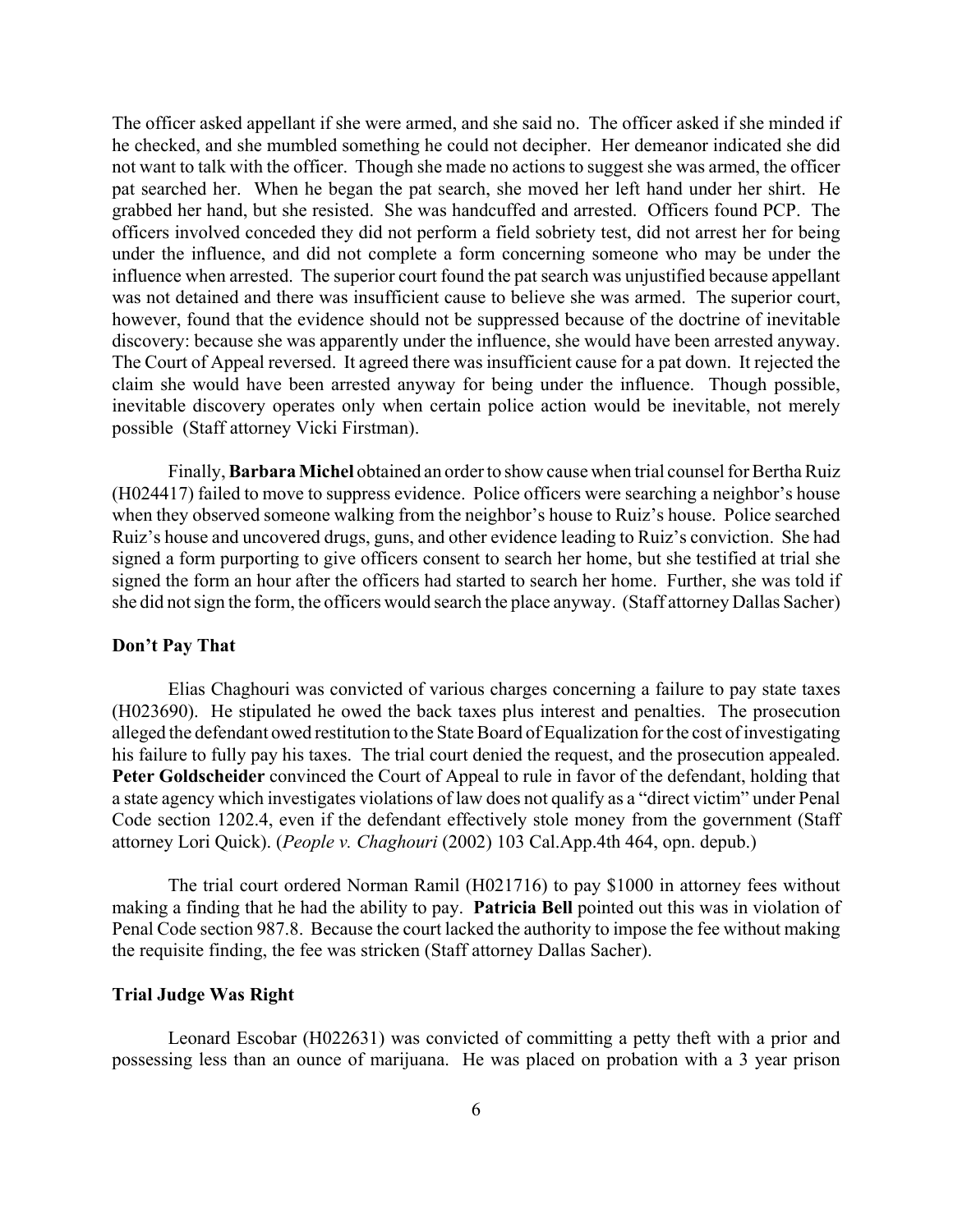sentence stayed. He violated the conditions of probation by committing a new petty theft with a prior conviction. After revoking probation, the court imposed the three year sentence that was stayed. The prosecution stated it wished to set for trial the new petty theft case. Instead, the court decided to dismiss the new charge pursuant to Penal Code section 1385. The prosecution appealed, claiming it lacked notice of the court's intent to dismiss the new charge and the court abused its discretion. Staff attorney **Michael Kresser** obtained a decision in favor of the defendant. A divided court held that even if the prosecution lacked notice, the issue was waived for failing to make a proper objection in the superior court. If also held that the court acted within its discretion when the defendant was sentenced to serve three years in prison on a probation revocation based on the same factual allegations as the new case.

# **But They Promised**

Ambrose Sogbandi (H022558) pled guilty to domestic violence and a weapons enhancement, and he was placed on probation. Although his exposure was five years, the court explained when he entered his plea that if he violated the conditions of probation, he could be sent to prison for three years. When he in fact violated probation, the court sentenced him to serve five years in prison. Staff attorney **Lori Quick** successfully argued that the sentence needed to be reduced to three years to comply with the terms of the plea bargain.

Staff attorney **William Robinson** restored presentence credits for Kim Ford (H023421). He was placed on three years probation on February 26, 1999. On March 10, 2000, probation was modified and "extended" to August 30, 2000. Two subsequent minute orders indicated probation was to expire on August 30, 2000. On August 11, 2000, probation was extended to November 30, 2000. It was again extended on November 17, 2000 to January 20, 2001. On February 1, 2001, the trial court purported to extend defendant's probation "nunc pro tunc" to June 1, 2001. Subsequently, his probation was revoked. The Court of Appeal agreed that appellant's probation expired on January 20, 2001, and an order February 1, 2001 attempting to revive probation was void. The Court also rejected respondent's argument that probation should have lasted three years. When an order modifying probation set an earlier deadline, notwithstanding language that probation was being "extended," the order was binding.

Staff attorney **Michael Kresser** convinced the Court of Appeal to award a defendant presentence credits he purportedly waived. Alfonso Diaz (H024165) was on probation for committing robbery. He violated the conditions of probation by testing positive for drugs. He admitted he violated probation. The court stated it was willing to place him back on probation if he waived custody credits. The court erroneously explained, he was not entitled to the credits anyway, so he agreed to waive them. The Court of Appeal found the waiver invalid because it was based on the court telling him that he was not giving up anything to which he was entitled.

**Christopher Hite** restored 27 days of precommitment credits for Marcos V. (H024511) which the juvenile court neglected to award. The Court of Appeal held the issue can be raised in a juvenile case without first seeking to remedy the matter in the superior court (Staff attorney Dallas Sacher).